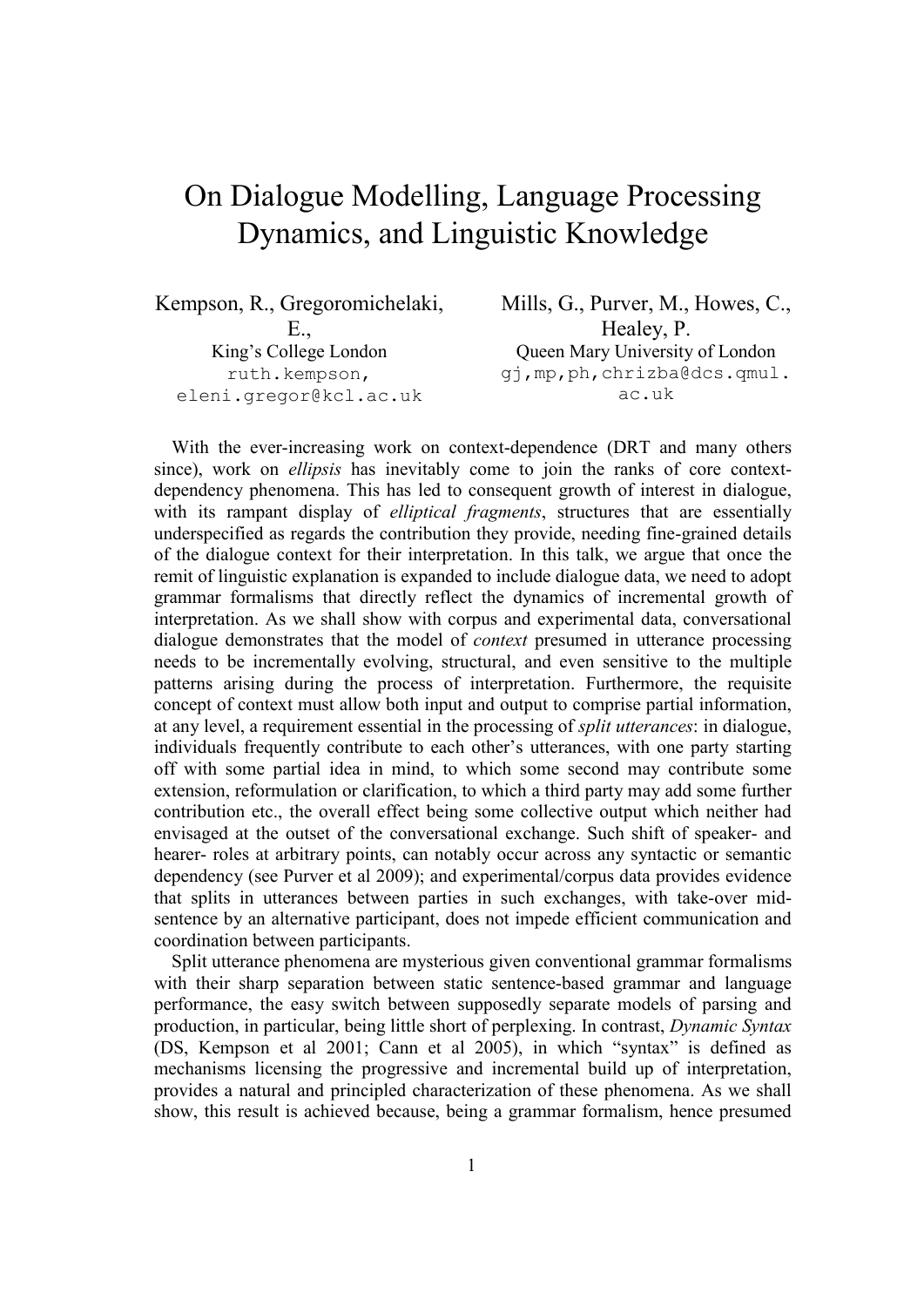to be used by speakers and hearers alike, the emergent model of dialogue involves very tight coordination of speaking and hearing: both parties are essentially carrying out the same activity of building up semantic representation in a radically contextdependent manner (see Kempson et al. 2009; Gregoromichelaki et al 2009).

With this novel perspective on what constitutes a grammar formalism and its application to dialogue modelling, we explore the claim that a *grammar* is a set of mechanisms for conversational interaction. But the way split utterances, and the interpretation of ellipsis in general, are handled in DS also leads to a radical shift in formal assumptions about the nature of communication. For what such data suggest is that success in communicative exchange does not require recognition of the content of the other parties' intentions as a sine-qua-non for communication. It rather relies on low-level but flexible linguistically-grounded mechanisms exploiting the rich structure of the context provided by the interactive exchange. This is an observation familiar for some time from *Conversation Analysis* (CA), but which directly conflicts with all current assumptions about the nature of communication adopted by pragmatists in the Gricean tradition. However, in contrast to the CA methodology, it can be shown that the linguistic mechanisms underpinning the exchange have to enable structure to emerge as the outcome of the interaction, even in a single conversational exchange. In this talk, we will present experimental dialogue data using a novel chat-tool methodology (Healey et al 2003; Mills 2007) which illustrate this and the way it circumvents the need for mutual knowledge/common ground/intention computation.

The *chat tool* is an experimental resource for carrying out investigation of dialogue, allowing fine-grained interventions over the communicative features of the interaction. In maze-game experiments using the chat tool, participants communicate through a familiar text-based interface. However, instead of passing turns directly to the appropriate chat clients, each turn is routed via a server. This information can then be used to trigger specific experimental interventions. For example, a "spoof" clarification request might be issued that appears to originate from another participant. The recipient responds to the clarification, and the server produces an acknowledgement, neither of which are seen by the other participant. Subsequent turns are then transmitted as normal. It has been shown that this can be done without disruption to the dialogue or detection by the participants. This design provides data where it is demonstrated that the rich structure of the exchange guides interpretation and coordination, in particular in the domain of ellipsis. For example, in these exchanges, at late stages of the interaction between participants, sequences contract radically and become highly elliptical (*telescoping*). These sequences contain multiply ambiguous fragments which are interpreted by the participants differentially according to their position in the sequence. Such interpretations of fragments in the chat-tool data are diagnostic of the prevalent underspecification and plasticity of language that make it adaptable to novel situations. In this respect, semantic ontologies/interpretations arise during interaction rather than being given a priori (Healey & Mills 2006; Mills & Healey 2008; Healey 2008) through the association of words with *ad hoc concepts* (e.g. Carston 1998; Cooper & Ranta 2008; Larsson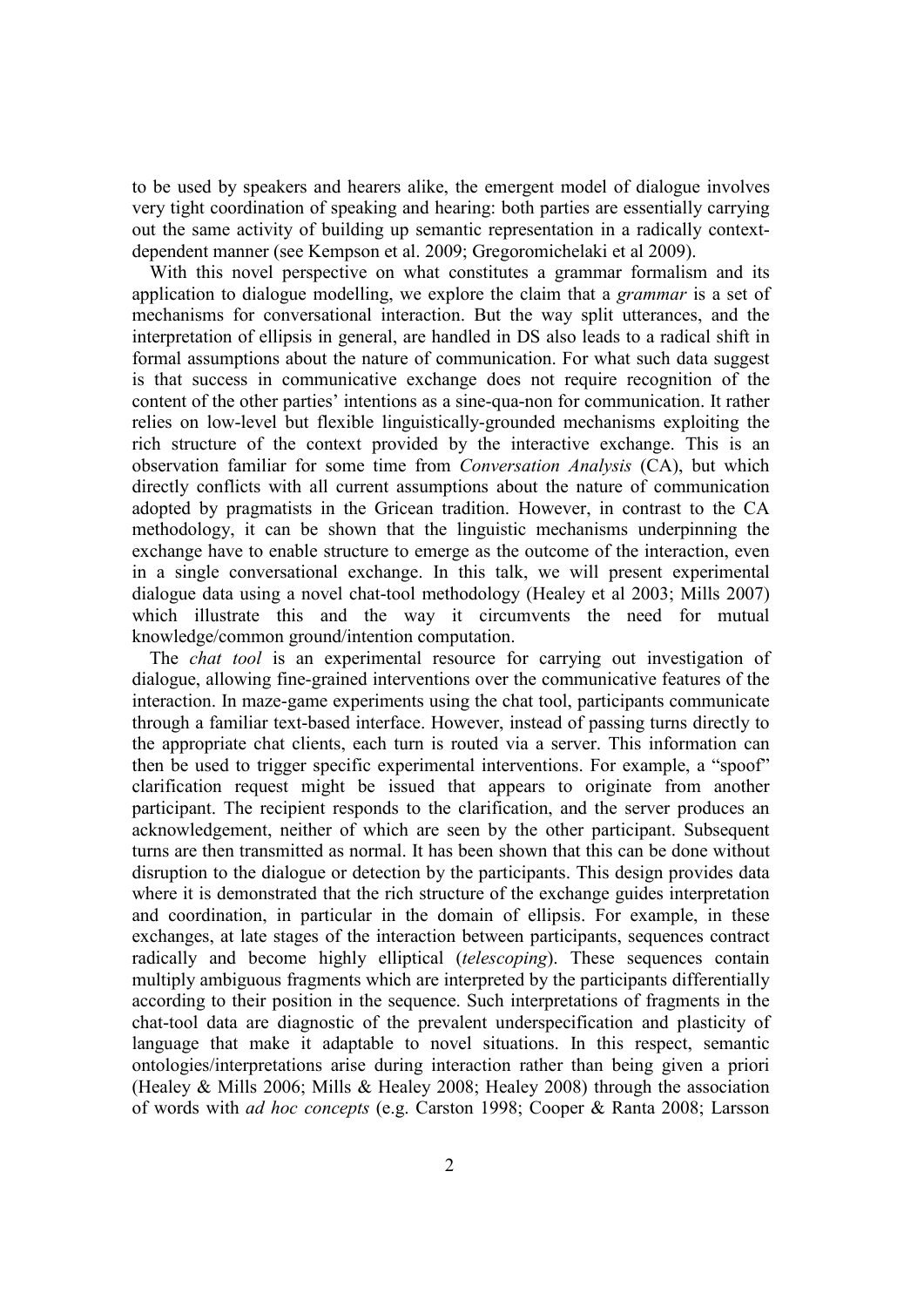2007; Bosch 2007) guided by the structured context. The latter consists of *routinised sequences*, modelled, in DS terms, as stored sets of actions and associations of wordactions pairs, as argued in Mills & Gregoromichelaki (in prep) (see also Pickering and Garrod 2004). Furthermore, these data also suggest that the sequential organization of the task provides interpretation of what the turn "is doing" without the need for guessing the other participant's intention through metarepresentation of each other's mental states/mutual knowledge or some separate, primitive notion of "joint intention" postulated a priori to guide coordination (cf Clark 1996). This conclusion is supported by the fact that explicit negotiation regarding plans, intentions, referential schemes etc. is more likely to interfere adversely at initial rounds of the maze-game (Mills 2007; Healey 2008) as participants have not yet figured out the structure of the task. Additionally, by inserting "spoof" clarification requests we can see from participants' responses that they disambiguate significantly more frequently towards "intention"-based interpretation at late rounds as task experience increases (Mills 2007; Mills & Gregoromichelaki in prep). Hence we conclude that there is no necessary intention/common ground computation at work involving modelling the other's perspective (even in task-specific dialogue) but, rather, the emergence of (routinised) structure guides efficient coordination. In this respect, the notion of "joint-intention" is derivative and emergent from the structure of conversation, rather than the basis of coordination.

The result is a much more direct feeding relation between linguistic knowledge and empirical data, with new questions and putative answers emerging. We suggest that, with language modelled as a mechanism for interaction in context, providing the means for each party to receive and provide feedback at any stage, success in communication is securable by ongoing incremental interaction, without any necessary hypotheses by either party in the exchange about the mental states of others (in line with work by Keysar et al 2000; Horton & Gerrig 2005; Pickering and Garrod 2004 etc.).

## **References**

- Bosch, P. (2007) "Productivity, Polysemy, and Predicate Identity". In B. ten Cate & H. Zeevat (eds.) Proceedings of the Sixth International Tbilisi Symposium on Language, Logic and Computation. Springer. Heidelberg, Berlin. 2007. pp.58-71
- Carston, R (1998*). Thoughts and Utterances: The Pragmatics of Explicit Communication*. Blackwell, Oxford
- Cooper, R & Ranta, A (2008) "Natural languages as collections of resources" In: Cooper, R. and R. Kempson (eds) *Language in Flux: Relating Dialogue Coordination to Language Variation, Change and Evolution.* College Publications, London.
- Gregoromichelaki E, Y Sato, R Kempson, A Gargett, C Howes (2009) "Dialogue Modelling and the Remit of Core Grammar" In: Proceedings of IWCS 2009.
- Cann, R., Kempson, R., Marten, L. (2005) *The Dynamics of Language*. Elsevier, Oxford
- Cann, R., Kempson, R., Purver, M. (2007) "Context and well-formedness: the dynamics of ellipsis". Research on Language and Computation 5(3), 333–358.